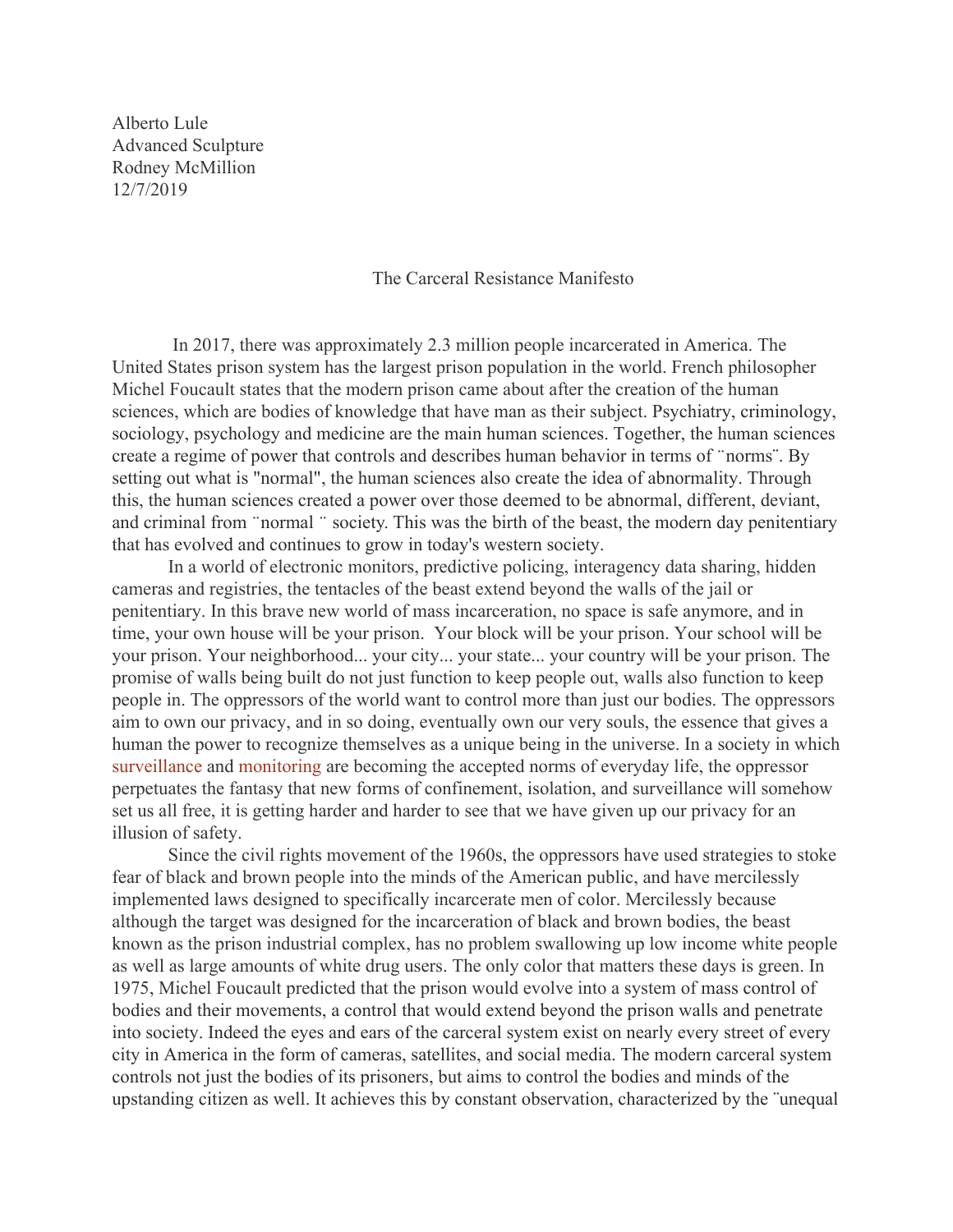gaze,¨ specifically designed so that the prisoner could never be sure whether they are being observed at any moment. The unequal gaze causes the internalization of disciplined individuality in a person, meaning one is less likely to break rules or laws if they believe they are being watched, even if they are not.

Mass incarceration created mass surveillance, which in time evolved into the prison industrial complex. The prison industrial complex has an economic stronghold in its inclusion and participation of private prisons that benefit from the exploitation of prison labor. For private businesses, prison labor is like a pot of gold. No strikes. No union organizing. No health benefits, no unemployment insurance, no workers' compensation to pay. No language barriers. As the prison population grows, a rising rate of incarceration feeds small and large businesses such as providers of furniture, transportation, food, clothes, medical services, construction and communication firms. All making money off of the misery prisoners.

The prison industrial complex has also been linked to rising numbers of detained immigrants along the U.S. southern border. The separation of immigrant children from their parents is another example of the merciless tactics used by the system to create profits. Also linked to the PIC is the school to prison pipeline, one of the explanations for the disproportionate arrest and incarceration of people of color and people with lower socioeconomic status, which generally proposes that practices in public schools, such as [zero-tolerance](https://en.wikipedia.org/wiki/Zero-tolerance) policies, police in schools, and [high-stakes testing,](https://en.wikipedia.org/wiki/High-stakes_testing) are direct causes of students [dropping out](https://en.wikipedia.org/wiki/Dropping_out) of school and, subsequently, committing crimes which lead to their arrest.

One might ask how can artists, and the arts in general, make any difference in slowing the carceral systems hunger for control of all human movement in this country. But the fact that the arts stand apart from the bodies of knowledge that may have had a part in creating what we consider social ̈norms,̈ is proof that the arts have a stronger influence than we think. Here are 5 ways in which artists and activists can use the arts to reduce recidivism, which can be described as the revolving door strategy the system uses to keep prisoners from being completely free from its grasp.

1. We must attempt to reduce recidivism on three fronts. Combat the school to prison pipeline by implementing more art programs in inner city schools. Zero-tolerance' policies criminalize minor infractions of school rules, while cops in school lead to students being criminalized for behavior that should be handled inside the school. Students of color are especially vulnerable to push-out trends and the discriminatory application of discipline. Also, studies have shown that Arts programs enable young students to exercise creative thinking as well as thinking critically in regards to emotional expression. A statistic that is overlooked in inner city children is the fact that they have been directly impacted by the prison system. Many children grow up watching their parents get arrested and the trauma of a prison visitation room has been reported to stay in the mind of young people for years after the fact. A strong artistic curriculum within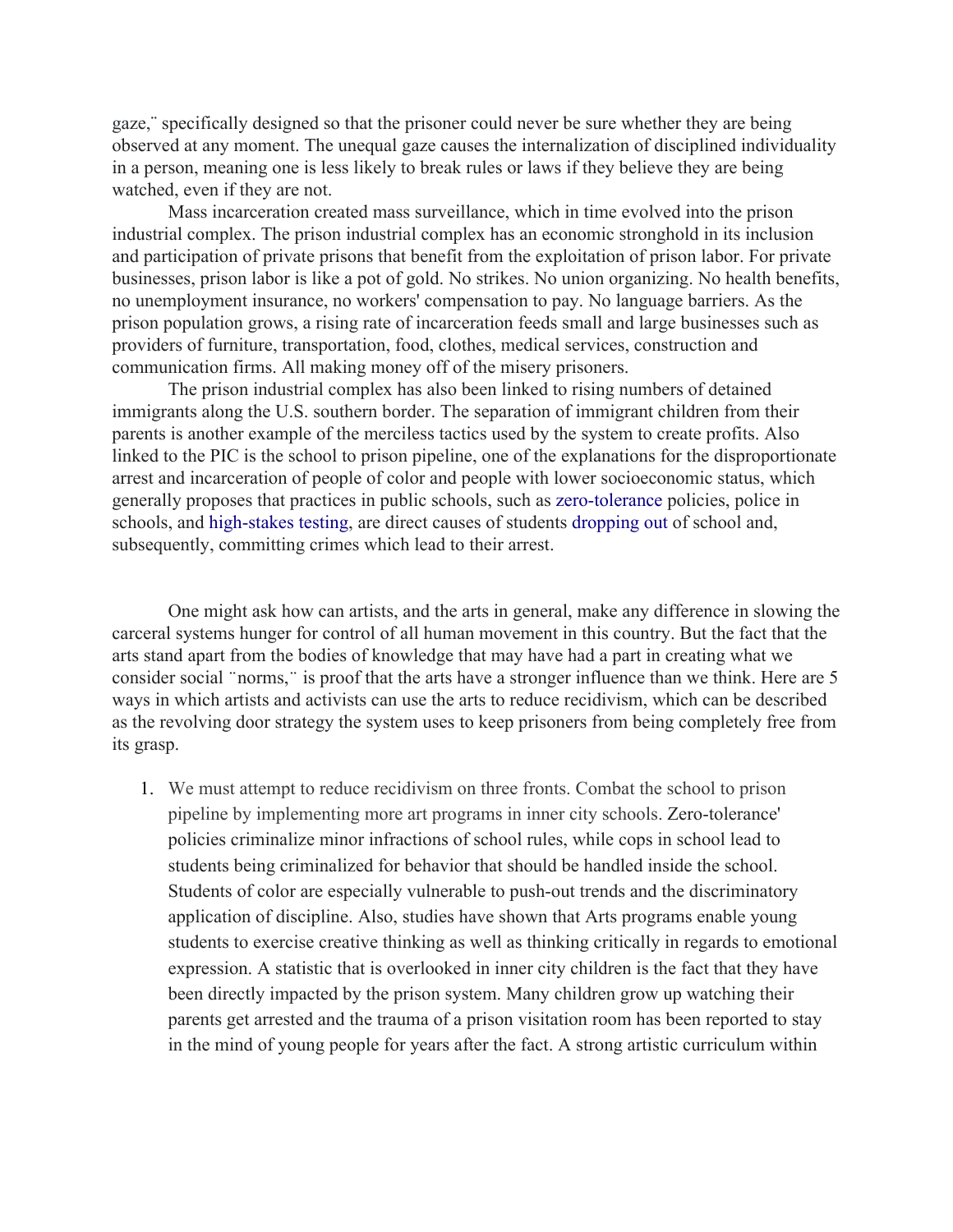large school districts, such as LA Unified, could offset the school to prison pipeline and install creative, critical, and emotional thinking strategies within young children.

- 2. Take the arts directly to the prisoner. Drumming, dance lessons, painting and theater classes—thanks to the Arts-in-Corrections program, a joint effort of the California Arts Council and the California Department of Corrections and Rehabilitation, are just some of the artistic offerings available to inmates at 19 of California's 34 state prisons. The project, which launched in the summer of 2018 after a two-year pilot, aims to [reduce](http://www.takepart.com/article/2016/07/13/project-rebound) [recidivism](http://www.takepart.com/article/2016/07/13/project-rebound) [r](http://www.takepart.com/article/2016/07/13/project-rebound)ates, decrease violence in prisons, and improve inmates' self-confidence before they are released. The California Arts Council is responsible for managing the process of putting out requests to the arts community, taking in proposals, reviewing them, and then choosing providers to teach classes. So far it has partnered with 10 organizations, including The Actors' Gang, a Los Angeles nonprofit theater group led by actor Tim Robbins.
- 3. Promote and enlighten community engagement with the help of higher education, coupled with the arts in 4 year universities. An example of this can be found at Ucla's prison education program-Launched in 2016, the UCLA Prison Education Program creates innovative courses that enable faculty and students to learn from, and alongside, participants incarcerated at the California Institution for Women (CIW), Barry J. Nidorf (BJN) Juvenile Hall Camp Joseph Scott (CJS) correctional facility for girls, and the Custody to Community Transitional Reentry Program (CCTRP), correctional facility for women. Makiing post-secondary education accessible to women and young people who are currently incarcerated, and to bring UCLA faculty and students to learn alongside them, thereby challenging bias, discrimination, and injustice in a shared and collaborative learning experience. Out of this program a theater group known as the theater of the oppressed was created to educate the public about the power of the arts in correctional institutions. The programs website reads: "This is an extraordinary opportunity for us to more fully realize UCLA's mission as a public research institution: to create, disseminate and apply knowledge for the betterment of our global society. Offering an education to incarcerated persons not only reduces suicide rates and sentence lengths, but also brings more voices into our society's conversations. Debates over the ethics of private prisons, the validity of deterrence as a justification for punishment, and how to reduce the highest rate of imprisonment in human history must be discussed not just hypothetically, by free people, but also by people with experience in the criminal justice system."